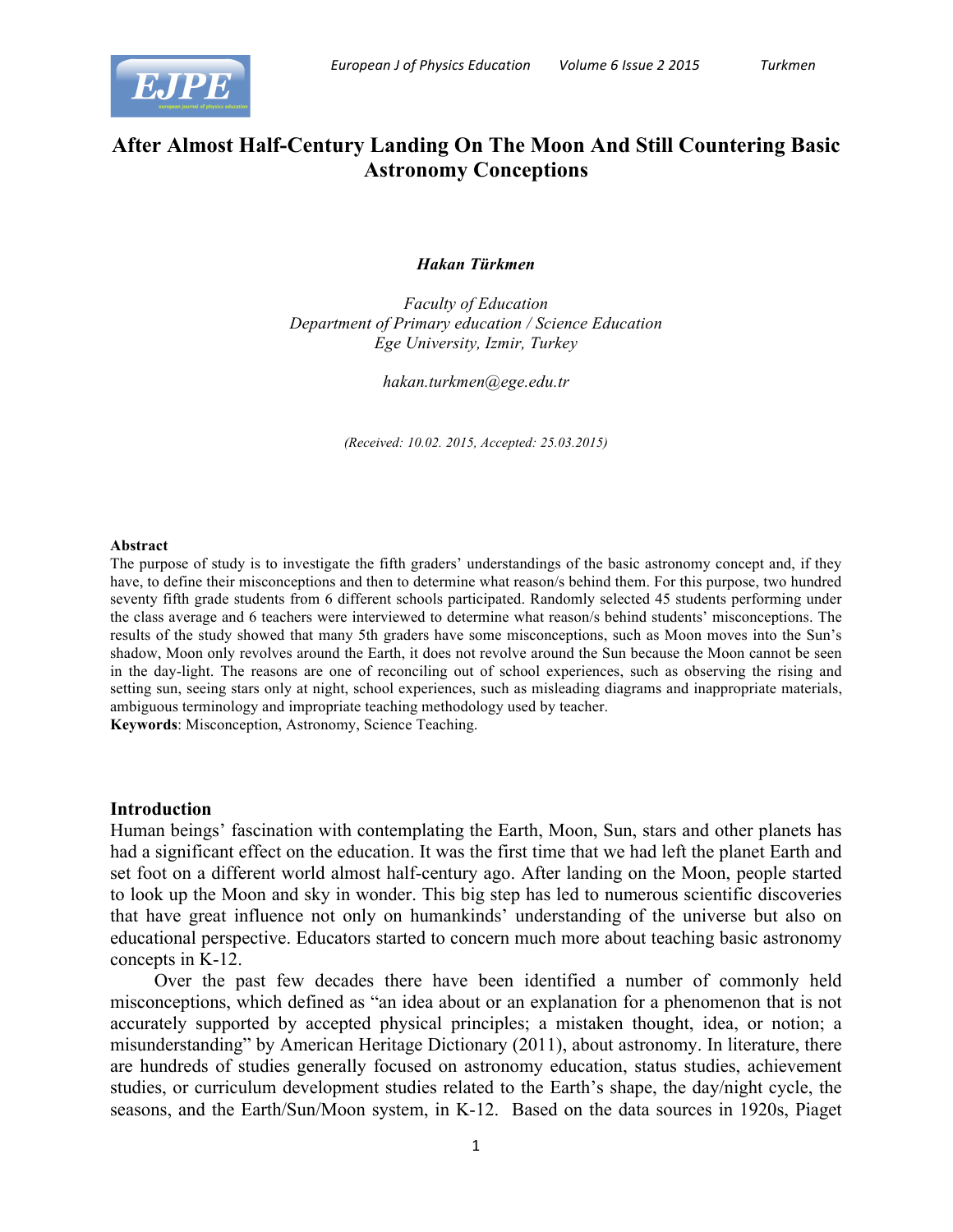

probably was the first researcher to study how children conceive of astronomical phenomena. He described 9 and 10 years old children's ideas about a flat Earth and the cause of day and night, and refers to previous psychologists' work on similar conceptions. He concluded in his "The child's conception of the world" book ... "America is like a lower story (sic) compared with Europe and that to reach America the Sun had to cross the sea by a tunnel which pierced what formed the floor of Europe and the roof of America" (Lelliott & Rollnick, 2009). By Yuckenberg study (1962) stated first grade students' pre-instructional knowledge about sun, moon, day-night and gravity had been extended to include many of the concepts held by adults, we could say students started to learn astronomy concepts from first grade level (cited in Lelliott & Rollnick, 2009).

After that, researchers much more focused on how we teach and/or what type of materials we use to teach easily our students. Shrigley (1971, 1972) found the handmade and commercial equipment were very effective materials to understand astronomy concepts at sixth grade students. Klopfer (1969) and Bauman (1970) showed that Elementary School Science Project astronomy materials were effective in increasing student interest in gaining knowledge about certain astronomical topics, and attitudes toward science at the fifth and sixth grade level in terms of understanding of astronomy concepts. Schivera (1972) stated that using visual review material contributes to the learning process when the visual content of the televised lesson is important to the instructional process in fifth grade students (cited in Wall, 1973).

Moreover, the developments of education in mainly in Europe and the USA leading or much more focusing on education greatly increased interest in the subject of astronomy education since 1990. This is represented by researchers, such as Baxter (1991) and Jarman and McAleese (1996) in the UK, Stahly et al. (1999) in the USA, and Trumper (2001a) in Israel, who noticed the essential astronomy topics revised in curricula in the 1990s. Commonly held astronomy misconceptions for elementary students could be gathered into 3 subjects.

## **Misconception about Day and Night**

Children develop ideas and beliefs, which gathered directly or concretely, experienced informal learning situations many times throughout their lives before they receive formal instruction. About how *day and night* occur, many researchers, such as Klein (1982) studied with Mexican-American and Anglo-American students; Jones, Lynch, and Reesink (1987) studied with third and sixth grade students in the US; Baxter (1989) studied with 100 students, 9 to 16-year-old from five schools in the UK; Vosniadou and Brewer (1994) studied with 5- to 11-year-olds in the USA; Vosniadou & Brewer **(**1994) studied with 3 to 5 grade students in the US; Sharp (1996) studied with 10- and 11-year-olds interviewed in three schools in the UK; Fleer (1997) studied with Aboriginal children in Australia; Kikas (1998) studied with 10- and 11-year-olds in Estonia; Diakidoy, Vosniadou, & Hawks (1997) with American-Indian students; Dunlop (2000) studied with 7 to 14 years-old students in the New Zealand; Dove (2002) studied with 12-year-old students in the UK; Baloglu and Ugurlu (2005) studied with 6 grade Turkish students, found that the most commonly held misconception for the cause of the day/night cycle is that Earth revolves around the Sun. Interestingly, children held naive views in explaining why the cycle occurs, such as the Sun's moving down to the ground and hiding behind the mountains causes the change from day to night; clouds move in front of the Sun and block its light; the Sun's moving from the sky, which is located inside the hollow sphere, to outer space, which is located outside the hollow sphere; the Moon is fixed in some place of the sky where it is always night; as the Earth rotates in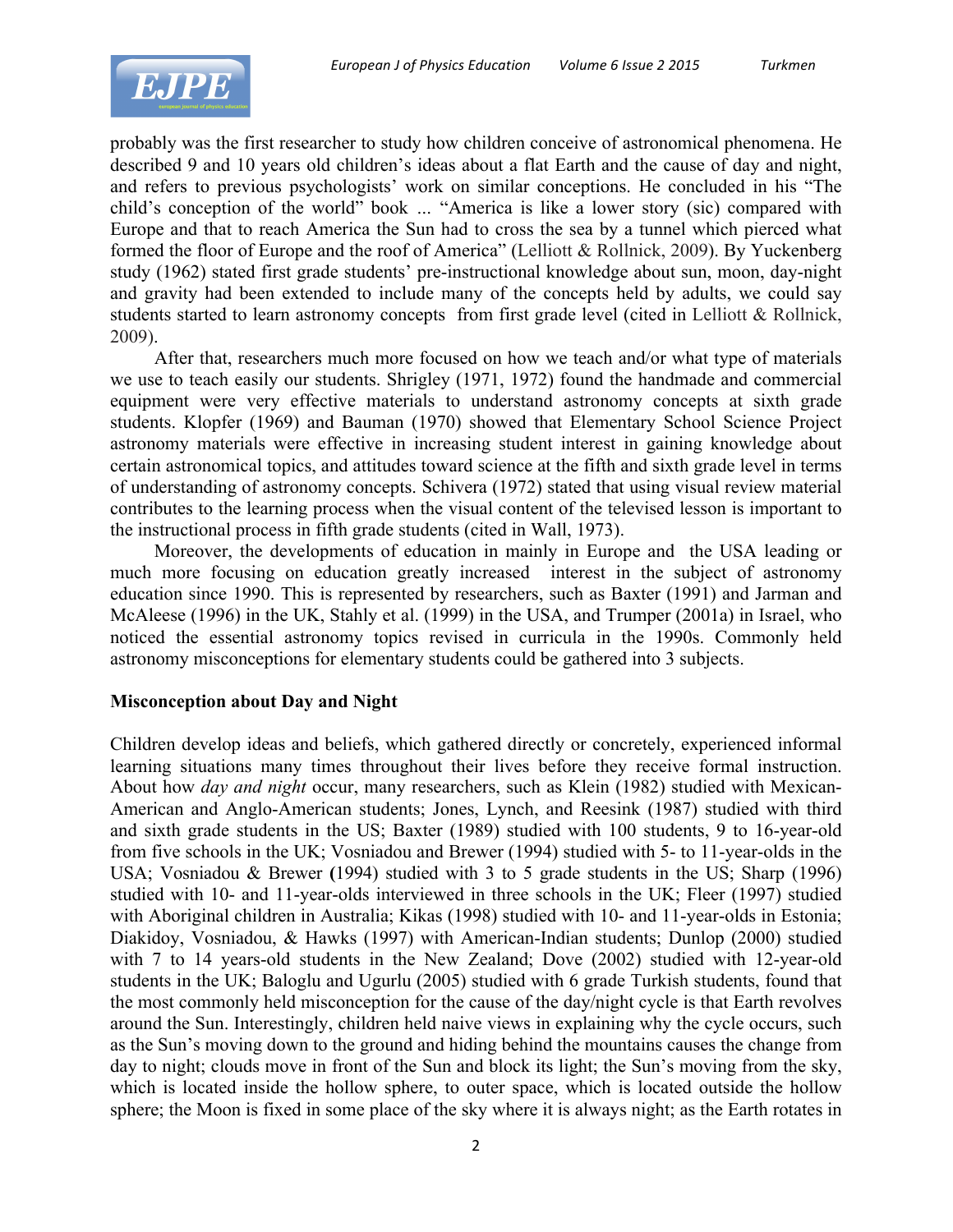

an up/down direction our part of the Earth eventually comes to face the Moon in the night sky. However, the explanation of that is the Earth spins on its axis, completing a turn once every 24 hours. The side facing the Sun experiences day, while it is night on the other side.

## **Misconception about Earth and related Issues**

The research of the Earth and related issues showed that some elementary students have widespread misconceptions about the Earth's shape. According to Nussbaum and Novak (1976) nearly all of them responded that "the earth is round". Some students thought that the earth is a "circular island that people can sail around," or that the ball-shaped earth is a "planet in the sky, where astronauts go." Many of those that understood that the earth is shaped like a ball were puzzled about why people did not fall off the bottom of the ball. These results have been confirmed and extended by a number of researchers. Mali and Howe (1979) found similar misconceptions in Nepal. Nussbaum (1979) expanded this work with 240 Israeli students in grades 4 through 8 in an attempt to generalize the earlier results. Klein (1982) addressed the comparison of Mexican American and Anglo American second-grade students had similar misunderstanding of Earth as a ball in space. Sneider and Pulos (1983) discovered a similar distribution of misconceptions among California students in grades 3 through 8 and Jones, Lynch, & Reesink (1987) looked at third-and-sixth-grade students in the US. Osborne and Freyberg (1985) investigated New Zealand children's concepts of the motion and shape of the Earth, Sun, and Moon. Lightman and Sadler (1993) found that a sample of second grade teachers expected that 95% of their students understood that the earth is shaped like a ball; whereas only 5% of the students actually understood the concept. Diakidoy, Vosniadou, and Hawks (1997) studied with native Indian-American children, Vosniadou, Skopeliti, and Ikospentaki (2004) with middle-class elementary Greek students got similar problems, which are (1) the Earth's shape is like a rectangle; (2) circular but flat like a disc; (3) a hollow sphere and that people live on flat ground inside it; (4) flattened at the top and bottom where people live; (5) Interestingly, children think there are two types of Earths, which are a flat one in which people live, and a round one that is up in the sky (Abell, George, & Martini, 2002; Barnett & Moran, 2002; Baxter, 1989; Baloglu Ugurlu, 2005; Dove, 2000; Ekiz, & Akbas, 2005; Skam, 1994; Trundle, Atwood, & Christopher, 2007; Trundle, Troland, & Pritchard, 2008).

On the other hand, researchers did not pay attention on children's ideas about the solar system as much as moon and/or day-night astronomy concept. Osborne et al. (1994) provided some information on primary children's thoughts from England. He said children have confusion about stars and planets and problematic thoughts about the scale of the solar system. Similar findings from many studies reported later by Skamp (1994), Arnold, Sarge and Worrall (1995), Sharp, Bowker and Merrick (1997), Sneider and Ohadi (1998), Dunlop (2000), Agan and Sneider (2003), Baloglu and Ugurlu (2005), Ekiz and Akbas (2005), Sharp and Kubris (2006). The most common alternative explanations about the sun are that children commonly think the Earth is the center of the galaxy or universe because people describe the sun as setting and rising; the sun moves across the sky from east to west; the Sun is directly overhead at noon; when the sun goes down, the moon comes up; the Sun does not rotate; day and night are caused by the Sun going around the Earth; the Sun is not a star and not a member of the solar system; Stars other than the Sun are closer to us than Pluto.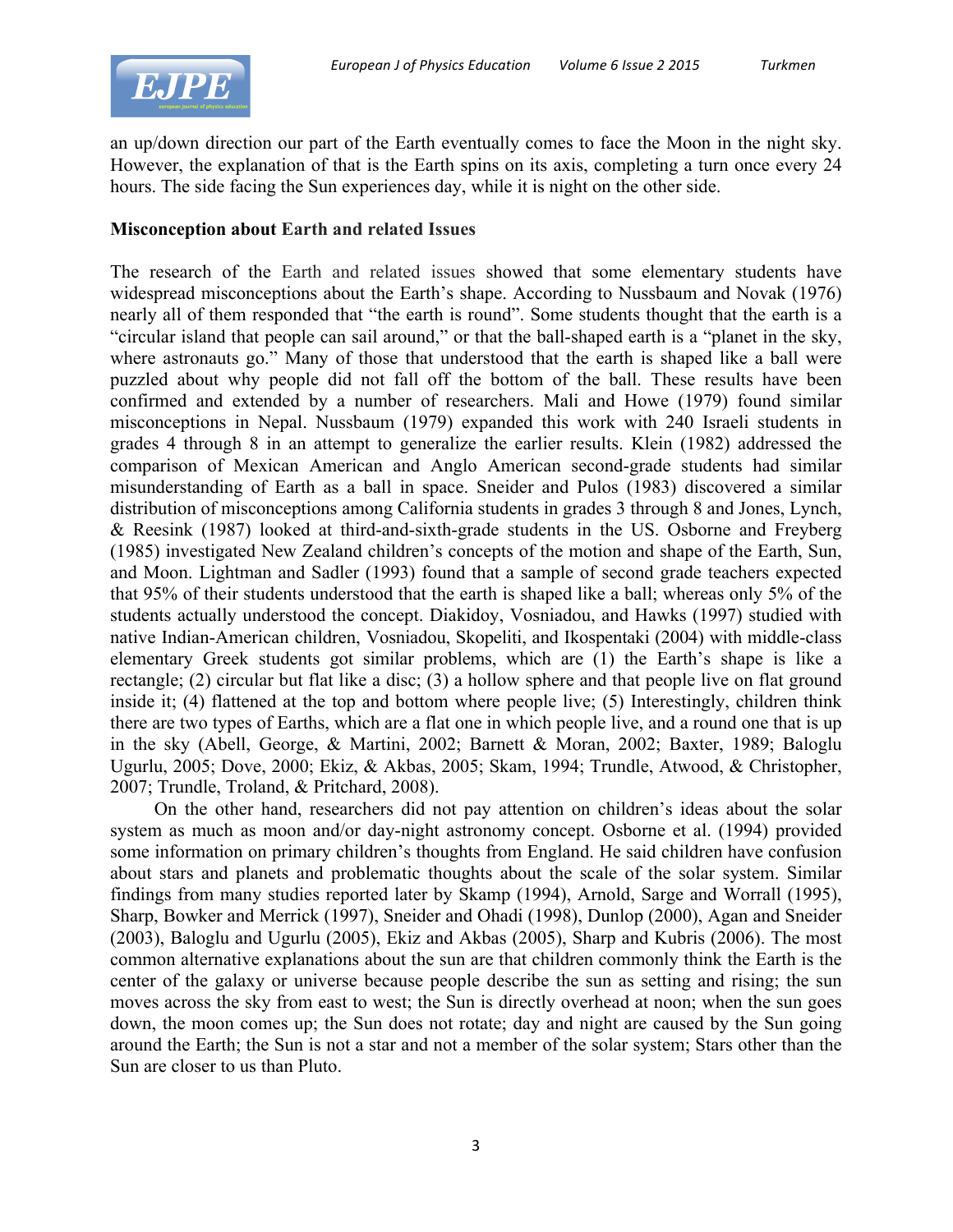

## **Misconception about Moon Phases**

The research of the *moon phases* showed another misconception area of astronomy for young children. The Moon orbits around the Earth every 29.5 days. At all times, half of the Moon is lit by the Sun. The other half of the Moon facing away from the Sun is in darkness. Moon reflects light from the Sun. When the Moon is on the opposite side of the Earth from the Sun, we can see one whole side of the Moon lit up: the "Full Moon". When, on the other hand, the Moon lies between the Earth and the Sun we see no Moon for up to three nights: the "New Moon". Between these two shapes, the Moon has completed a proportion of its orbit, and a half or crescent Moon is observed. Philips (1991) worked with 5-9 grades; Broadstock (1992) with Grades 1–5; Stahly, Krockover, and Shepardson (1999) with 8- and 9-year-olds and Taylor et al. (2003) with 12- and 13-year-olds found that a majority of students held common misconceptions about the cause of moon phases which are caused by the Earth's shadow. Additional studies (Ault, 1984; Baloglu & Ugurlu, 2005; Baxter, 1989; Brunsell & Marcks, 2007; Callison & Wright, 1993; Cohen and Lucas, 1999; Dai & Capie, 1990; Dove, 2002; Ekiz and Akbas, 2005; Galili, Weizman, & Cohen, 2004; Jones, Lynch, & Reesink, 1987; Kavanagh, Agan, & Sneider, 2005; Schoon; 1992; 1999; Trumper, 2001a-b; Trundle & Troland, 2005) identified the commonalities in students' misconception of the Moon and some lunar phenomena are; (1) the Moon does not rotate on its axis; (2) the Moon is the only cause of tides on Earth; (3) the Moon is seen only at night; (4) the Moon does not revolve around the Sun; (5) apparent movement of the Moon across the sky and about the cause of moon phases is the Earth's shadow; (6) clouds cover the part of the moon that we cannot see; (7) planets cast shadows on the part of the moon that we cannot see; (8) the shadow of the sun falls on the moon, blocking our view of it; (9) the shadow of the earth falls on the moon, blocking our view; (10) the moon is always visible on clear nights and never in the daytime; (11) the moon can be closer than the clouds; (12) the moon do not move over the course of a night. It is very clear why students have misconception about the moon phases because the phases are explained in terms of the portion of illuminated side of the moon visible from the earth.

## **Purpose of Study**

The purpose of the study is to investigate fifth graders' understandings of the basic astronomy concept and, if they have, to define their misconceptions and then to determine what reason/s behind them. The following research questions guided to analyze and interpret the students' responses.

1. What are fifth-grade students' misconceptions of the basic astronomy?

2. If the fifth-grade students have misconceptions of basic astronomy, what are these and why they have these?

3. Is there any statistically difference when comparing the results of the boy and girls scores about basic astronomy?

4. How do teachers diminish students' misconception of basic astronomy and what do they do?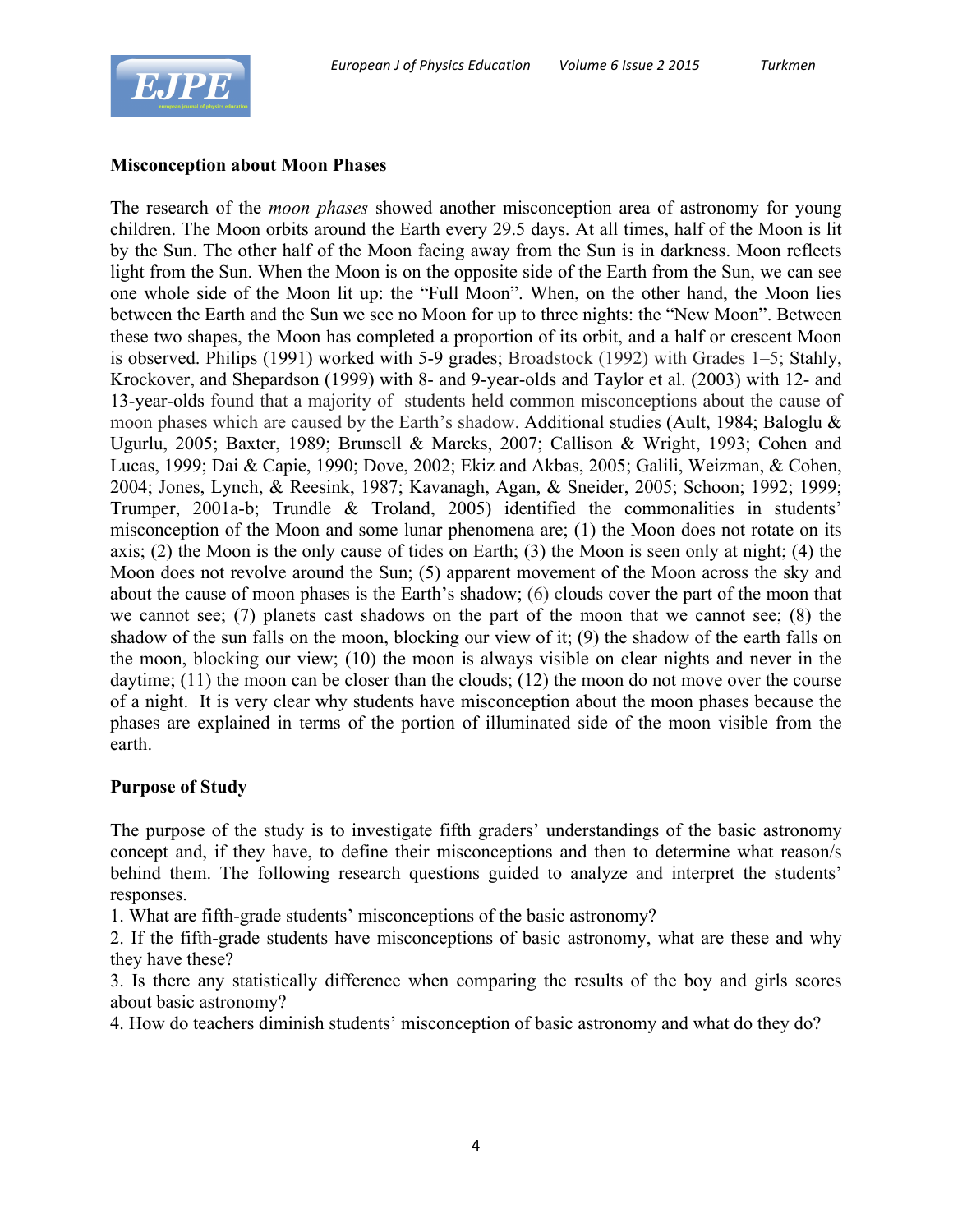

## **Methodology**

Two hundred seventy (133 female, 137 male) 5th grade students in Bornova County of İzmir were selected as the subjects of this study using cluster sampling. The population of students was clustered into three demographic areas: central, rural, and suburb Bornova County. Two schools from each areas of Bornova County were selected. One  $5<sup>th</sup>$  grade class from each school was selected randomly for this study.

The quantitative and qualitative methods were selected for this study to investigate the nature of students' ideas about basic astronomy concept.

Through the use of quantitative methods, the questionnaire, adopted from Trumper (2000, 2001b), including 10 multiple choice (Appendix 1) and open-ended questions, as an achievement test, was applied to identify the fifth grade students' knowledge and understanding. In adaptation process of questionnaire, guidelines for cross-cultural adaptation were used. Back-translation with bilingual test of the original English instrument, content and construct validity, and interitem correlation were done independently by experts. After this process three experts decided on Turkish version and then the questionnaire was applied. The reliability of the test was measured by calculating the KR-20 coefficient, the measure of internal consistency reliability for measures with dichotomous choices, getting an estimate of the value  $\rho K R_{20} = 0.71$  showing that the test has high reliability.

The use of qualitative methods, detailed data which captured the participants' personal perspectives was collected via interview with students, scored under the class average in achievement test, to interpret why they have misconceptions of basic astronomy concept. For that purpose "why did you select this choice and briefly explain your answer?" question was asked 45 students and analyzed their narratives according to Haidar and Abraham (1991) scheme (table 1).

| No             | The criteria to classify the responses                                                      |
|----------------|---------------------------------------------------------------------------------------------|
| N1             | No response or no explanation                                                               |
| N <sub>2</sub> | No understanding: irrelevant explanations or answers such as "I don't know", "I have no     |
|                | idea" or "I don't understand"                                                               |
| N <sub>3</sub> | Misunderstanding: explanations that attempt to describe the target concept but do not match |
|                |                                                                                             |
|                | the scientific conception                                                                   |
| N4             | Partial understanding: incomplete but correct explanation                                   |

*Table 1: Haidar and Abraham (1991) scheme*

Moreover, the structured interview carried out with 6 teachers to obtain information about what teachers think about that. The following interview questions guided to determine the possible reasons of students' misconceptions.

1. What is misconception?

2. Have you asked whether or not students have known something about the science subject?

3. Have you made any experiment or activities, such as informal activities, field trips etc..., regarding science concept, if you have made, what are they?,

4. How you can make sure whether or not your students learned,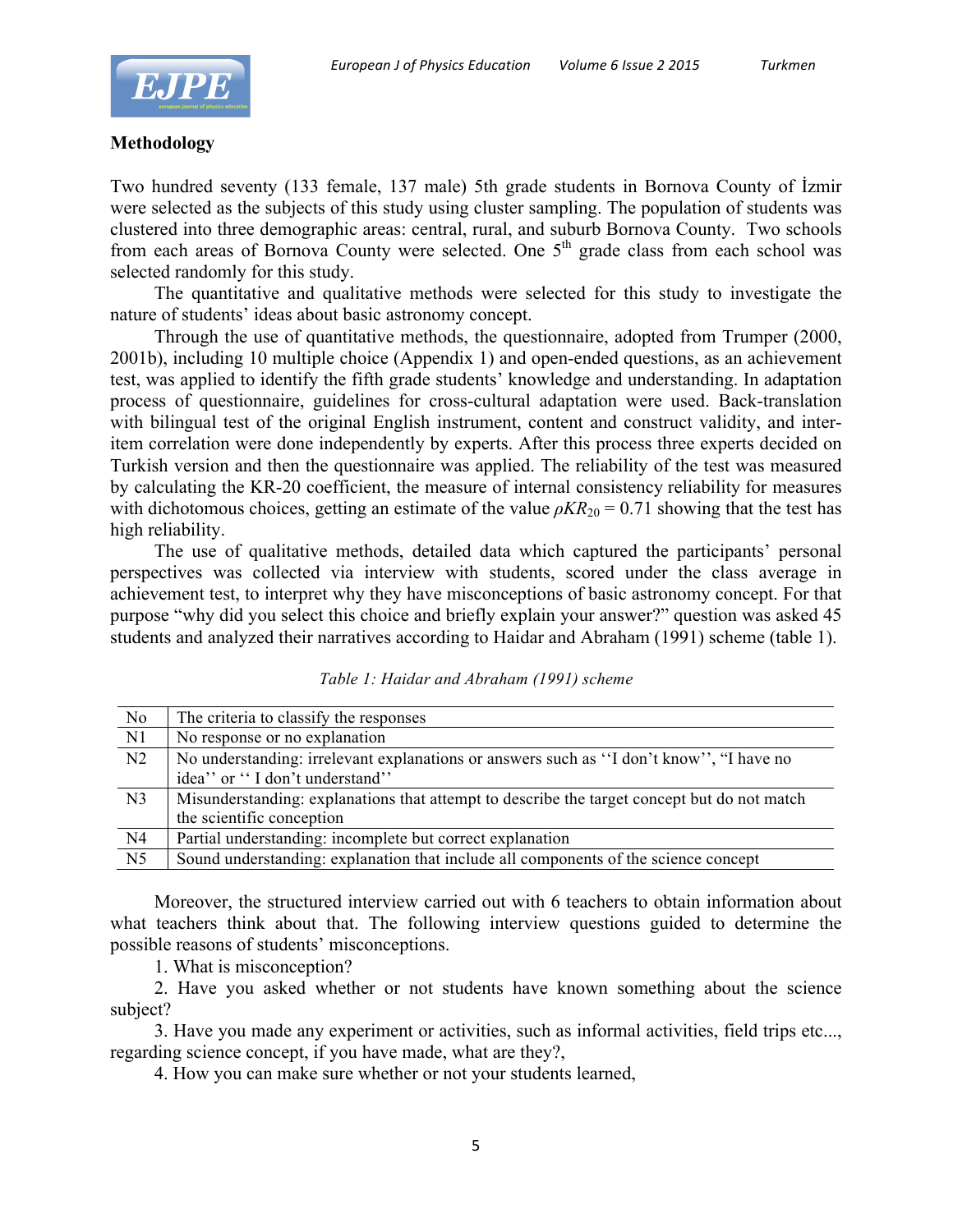

5. What do you think of your students' difficulty of learning about basic astronomy concepts?

6. How do you diminish students' misconceptions and what do you do?

## **Results and Analysis**

Results of this study have revealed that the percentages of fifth graders' achievement scores are very low that the overall correct response rate was 46.2% on basic astronomy concepts. The statistically significant difference was found when comparing the results of the boy and girls scores. Girls scored significantly better (48.8 %) than boys (43.4%) [*t*: 3.78, *p*: 0.04]. These scores are not enough to say students understood basic astronomy concepts.

If we analyze the achievement test questions; Question 1 (day-night cycle): This is the highest rate of correct answer of questions. Almost all of the students (80% male- 90% female) answered correctly, indicating that the cause of the day-night cycle is the Earth spinning on its axis. Nine percent of the students pointed out that the cause of the day-night cycle is that the Earth moves around the Sun, and another 3% indicated that the Sun's movement around the Earth is the correct answer (table 2).  $T112D+1$ 

| Table 2: Question 1 | total  | male   | female |  |
|---------------------|--------|--------|--------|--|
| Correct             | 85%    | 80%    | 90%    |  |
| Wrong               | $12\%$ | $17\%$ | 7%     |  |
| <b>Blank</b>        | 3%     | 3%     | 3%     |  |

|  | Table 2: Day-night cycle |  |
|--|--------------------------|--|
|  |                          |  |

Question 2 (Moon phases): Most students (75%) answered correctly, choosing their best account for change in the Moon's phases as the Moon moving around the Earth. This is a better result than that obtained by Lightman and Sadler (1993), by Bisard *et al.* (1994), and by Trumper (2001a). However, Fourteen percent of the students believed that the Moon moves into the Sun's shadow, interestingly, 5% believed that the weather is cloudy and/or foggy, 3% believed the Earth turns faster than Moon (table 3).

| Table 3: Question 2 | total | male | female |
|---------------------|-------|------|--------|
| Correct             | 75%   | 65%  | 86%    |
| Wrong               | 22%   | 29%  | 14%    |
| <b>Blank</b>        | 3%    | 6%   | -      |

Questions 3 and 4 (dimensions and distances): Only 33% of the students answered correctly about the distance between the Sun and the Earth. Moreover, half of them know Earth's diameter, other part of them overestimated the (35%) and could not answer it (5%) (Table 4-5).

| Table 4: Question 3 | total | male | female |  |
|---------------------|-------|------|--------|--|
| Correct             | 32.5% | 30%  | 35%    |  |
| Wrong               | 53.5% | 56%  | 51%    |  |
| <b>Blank</b>        | 134%  | 14%  | 14%    |  |

*Table 4: Distance between the Sun and the Earth*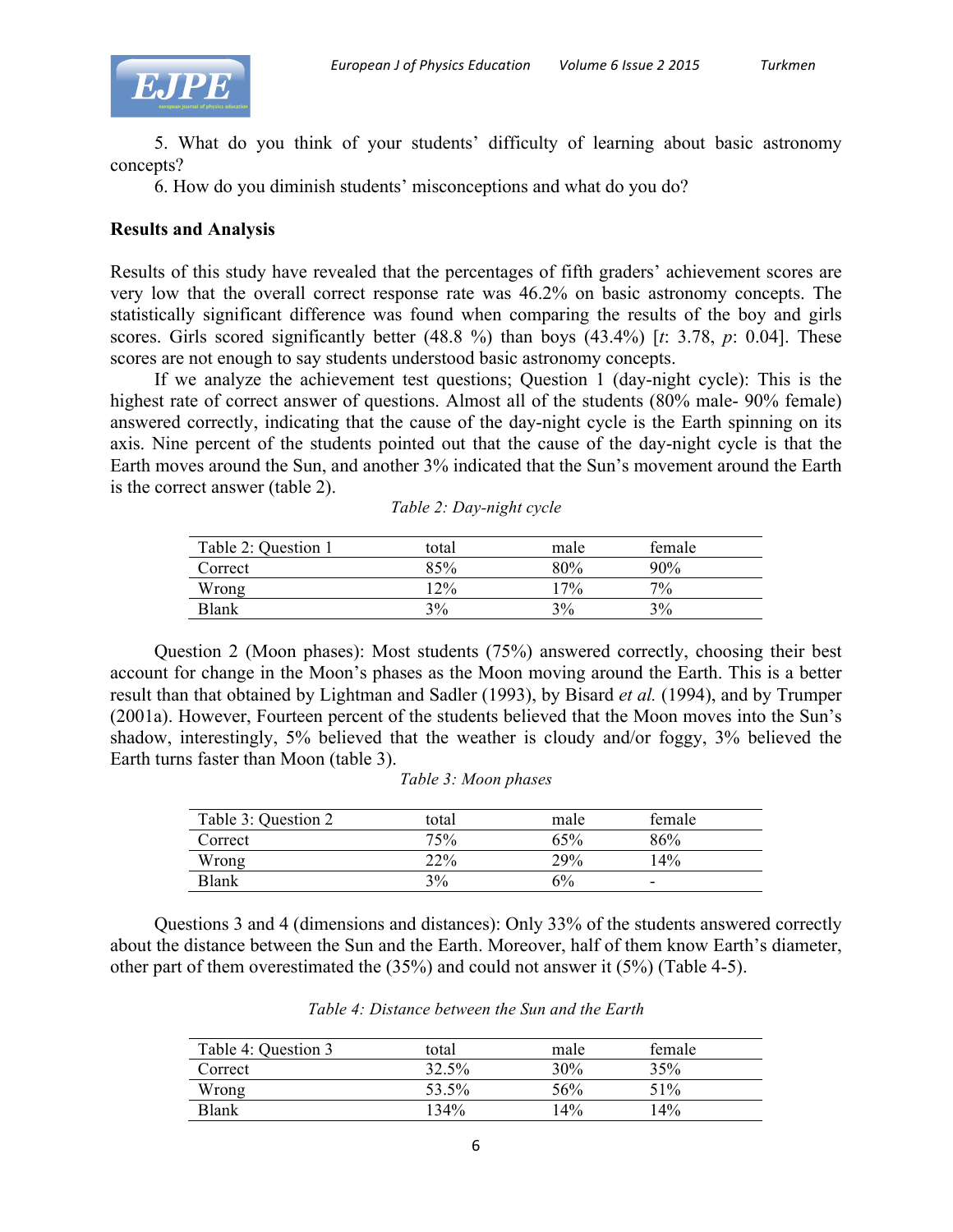

| Table 5: Question 4 |        |        |        |  |
|---------------------|--------|--------|--------|--|
| Correct             | %60    | %60    | $\%60$ |  |
| Wrong               | $\%35$ | $\%35$ | $\%35$ |  |
| <b>Blank</b>        | $\%5$  | $\%5$  | $\%5$  |  |

*Table 5: Earth diameter*

Question 5 (relative distances of spatial objects from Earth): Only 16% of the students answered this question correctly, positioning the Moon as the closest object to and the stars as the farthest objects from Earth, with planet Pluto between them. Seventy-four percent of the students put Pluto behind the stars, and another 7% put the stars as the closest objects to Earth. The possible reason is that many students see the stars at most of nights, and could not realize some starts are bigger or brighter; therefore, each star have distance between them and so farther away from earth (table 6).

*Table 6: Relative distances of spatial objects from Earth*

| Table 6: Question 5 | total         | male             | female           |  |
|---------------------|---------------|------------------|------------------|--|
| Correct             | %16           | $\frac{9}{6}$ 17 | $\frac{0}{6}$ 14 |  |
| Wrong               | $\%80$        | $\%80$           | $\%80$           |  |
| Blank               | $\frac{0}{4}$ | $\frac{0}{0}$    | $\%6$            |  |

Questions 6 and 7 (Moon's revolution): Most students marked the correct answer, "a month", for the Moon revolving around the Earth (75%) and correct answer, "a year", for the Moon going around the Sun (55%). Forty-nine percent of the students answered the question 6 and 7 correctly. Some of the students selected that the Moon only revolves around the Earth and not around the Sun, without understanding the meaning of a relative movement (table 7-8).

|  |  |  | Table 7: Moon to go around the Earth |  |  |
|--|--|--|--------------------------------------|--|--|
|--|--|--|--------------------------------------|--|--|

| Table 7: Question 6 | total            | male             | female           |  |
|---------------------|------------------|------------------|------------------|--|
| Correct             | $\frac{9}{6}$ 75 | $\frac{0}{6}$ 76 | $\frac{0}{6}$ 74 |  |
| Wrong               | %21              | %2               | $\frac{622}{2}$  |  |
| Blank               | $\%4$            | $\%3$            | $\frac{0}{6}$    |  |

| Table 8: Moon to go around the Sun |  |
|------------------------------------|--|
|------------------------------------|--|

| Table 8: Question 7 |        |        |                |  |
|---------------------|--------|--------|----------------|--|
| Correct             | %56    | $\%57$ | $\%54$         |  |
| Wrong               | $\%41$ | $\%40$ | $\frac{6}{42}$ |  |
| Blank               | $\%3$  | $\%3$  | $\%3$          |  |

Question 8 (solar eclipse): The 66% of the students thought that the Moon must be in its Full phase in order to get a total solar eclipse. Only 25% of the students answered the "Moon must be in its New phase" correctly. It is possible students' responses could be influenced by the solar eclipse, taking place on March 29, 2006, was a total eclipse of the Sun that was observed with naked-eye in Turkey (table 9).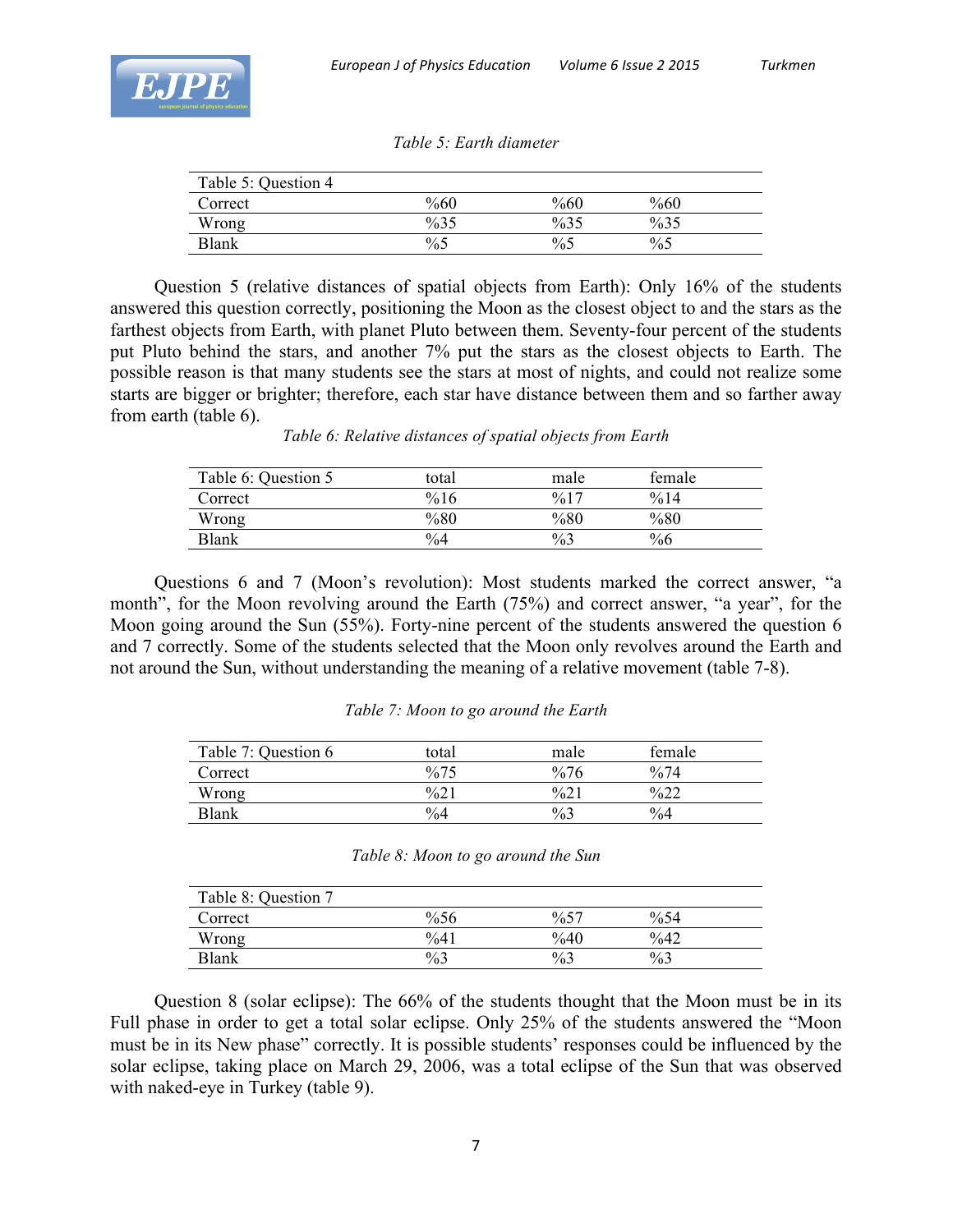

| Table 9: Question 8 | total         | male   | female |  |
|---------------------|---------------|--------|--------|--|
| Correct             | $\%25$        | $\%20$ | $\%30$ |  |
| Wrong               | $\%66$        | %70    | $\%62$ |  |
| Blank               | $\frac{0}{0}$ | %10    | $\%8$  |  |

Question 9 (Moon's rotation): Only 13% of the students got the right answer, which is Moon rotates on its axis once a month, of Moon rotation question, "When you observe the Moon from the Earth, you always see the same side". This result is the much poorer result than Trumper's (2001a-b) study among university students (25% success) (table 10).

### *Table 10: Moon's rotation*

| Table 10: Question 9 | total            | male             | female |  |
|----------------------|------------------|------------------|--------|--|
| Correct              | $\frac{9}{6}$ 13 | $\frac{9}{6}$ 11 | %15    |  |
| Wrong                | %83              | %85              | %81    |  |
| <b>Blank</b>         | $\%4$            | $\frac{0}{6}$    | $\%4$  |  |

Question 10 (Longest day): Only 24% of students answered correctly the longest daylight will be in December, because Australia is located in the Southern Hemisphere and receives the longest period of daylight. Most probably students confused Australia's location being either in Northern or Southern Hemisphere. They thought that Australia, like Turkey, is in Northern Hemisphere and her longest day would be in June (table 11).

|  |  | Table 11: Longest day |  |
|--|--|-----------------------|--|
|--|--|-----------------------|--|

| Table 11: Question 10 | total           | male            | female |  |
|-----------------------|-----------------|-----------------|--------|--|
| Correct               | $\frac{624}{ }$ | %18             | $\%30$ |  |
| Wrong                 | %71             | $\frac{0}{675}$ | %67    |  |
| Blank                 | $\%5$           | $\frac{0}{0}$   | $\%3$  |  |

## **Interview with Students**

Unsuccessful students, scored under the class average in achievement test, were selected randomly to evaluate why they selected wrong answers. Many misconceptions were determined about Earth- Moon-Sun concept when interviewing with them. They were asked "why did you select this choice and briefly explain your answer?"

The analysis of student responses given to the first question, which is about the cause of day-night, showed that although 53% of the students explained correctly what cause of day-night (N5), 22% of the students have the misunderstanding (N3), 15% of the students did not response or did not make any explanation the question (N1), and 10% of the students could not explain (N2). The following excerpts taken from interviews support this misunderstanding view:

Misunderstanding 1: When the Sun goes to back side of the Earth, it is night; when come back, it is day. Because Sun goes around the Earth once a day (6 students).

Misunderstanding 2: The Moon blocks the Sun's light, because we see the moon at night (4 students).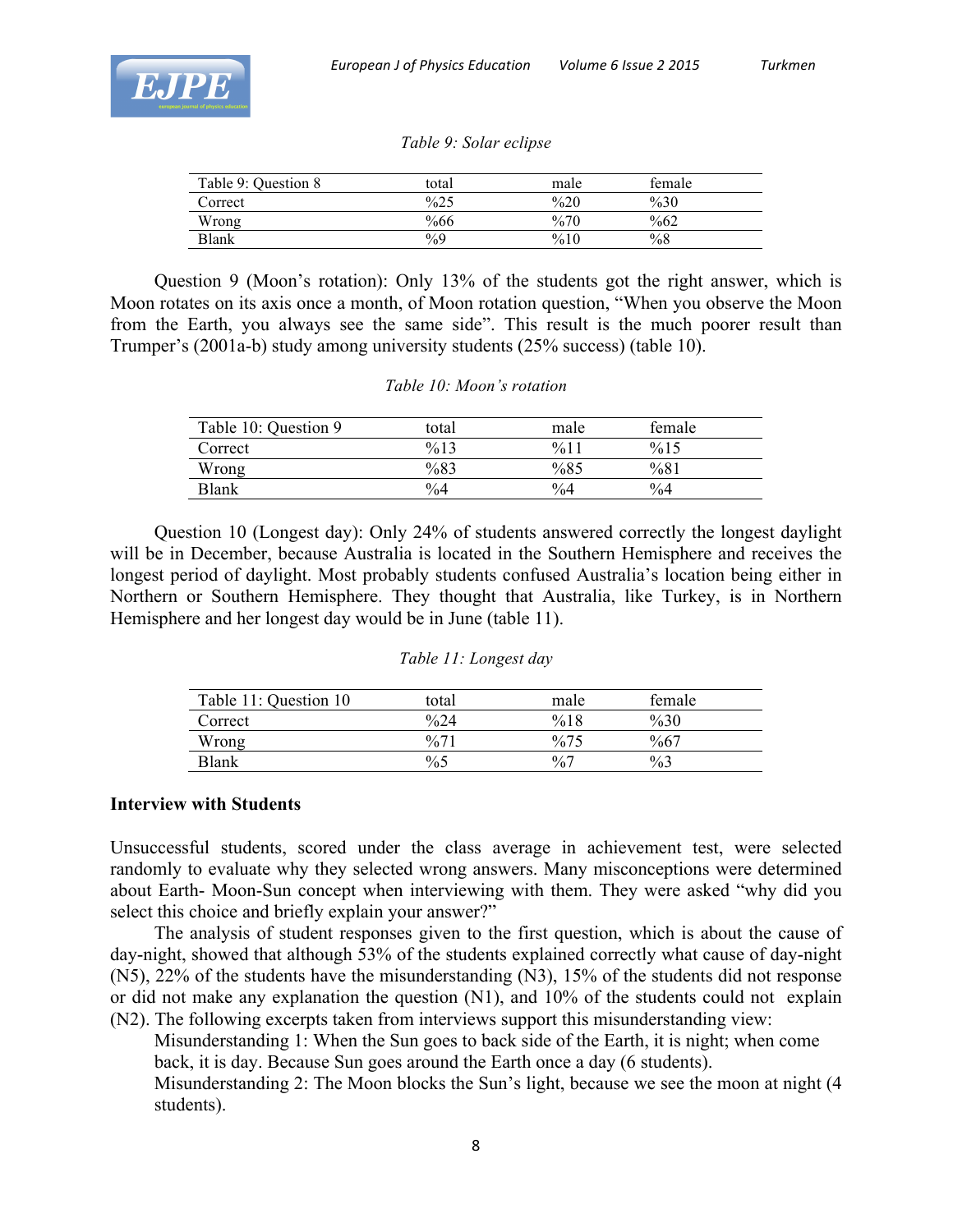

|                | O <sup>t</sup> | O <sub>2</sub> | Q <sub>3</sub> | О4                       | Q5             | Q <sub>6</sub> | O7 | Q8 | Ο9 | Q10 |
|----------------|----------------|----------------|----------------|--------------------------|----------------|----------------|----|----|----|-----|
| N <sub>1</sub> |                |                |                | 1c<br>⊥ J                |                | О              |    |    |    |     |
| N <sub>2</sub> |                |                | 30             | 26                       |                |                |    | 10 |    |     |
| N <sub>3</sub> | 10             | 22             |                | $\overline{\phantom{0}}$ | 25             |                | 16 | 24 | 33 | 34  |
| N <sub>4</sub> |                |                |                |                          |                |                |    |    |    |     |
| N <sub>5</sub> | 24             |                |                |                          | 1 <sub>7</sub> | 30             |    |    |    |     |

| Table 12: Misunderstanding of the Earth-Moon-Sun concept among 45 students |  |  |  |  |
|----------------------------------------------------------------------------|--|--|--|--|
|----------------------------------------------------------------------------|--|--|--|--|

The analysis of student responses of the second question about the reason for the change in the Moon's appearance showed that 49 % of the students exhibited misunderstanding of the question. The excerpts below from students' responses were categorized:

Misunderstanding 1: The Moon is smaller than the Earth and it does not turn as fast as the Earth (11 students).

Misunderstanding 2: Shadow of the Sun or the Earth may cause (7 students).

Misunderstanding 3: Cloudy weather is the reason. Because clouds cover the part of moon face (4 students).

Question 3-4 is about dimensions of the Earth and distances between the Sun and the Earth; 62% of the students declared "I do not know" or "I do not remember" answers, 29% of them could not response or give any explanation, and 6% of them have a misconception.

Misunderstanding 1: If the basketball is the Sun that would be bigger than the something representing of the Earth. As I know the earth turns around the Sun in 365 days and the Sun is 109 times bigger than the Earth. 365/109=3.34. C choice, 3.8, is very close to 3.34; thus I marked it (2 students).

The analysis of the student responses of the question 5 about revealed that 55% of the students misunderstood relative distances of spatial objects from Earth

Misunderstanding 1: Because I see moon and stars with my naked-eye but cannot see Pluto (20 students).

Misunderstanding 2: Pluto is not a planet anymore. Now it is a small satellite, I think, it is smaller and closer than Moon; therefore I selected B (5 students).

Questions 6 and 7 were planned to explore the students' understandings of Moon's revolution. The analysis of student responses of the 6th and 7th questions revealed that 9% and %36 of the students exhibited sound understanding concerning this question.

Misunderstanding 1: The Moon is smaller than the Earth and goes around the Earth in 1 day; the earth is too, because every night I see the moon (4 students).

Misunderstanding 2: I guess the Moon takes to go around the Earth and the Sun at the same amount of time, because moon does not rotate on its axis (16 students).

The findings from the question 8 related to total solar eclipse and the Moon phase indicated that 53% of students had three types of misunderstanding.

Misunderstanding 1: I selected A, because it must be a big Moon in order to close up whole sun for a total solar eclipse (13 students).

Misunderstanding 2: When the Moon is full, the Sun totally will be blocked, otherwise the other phases of moon could not block the sun (8 students).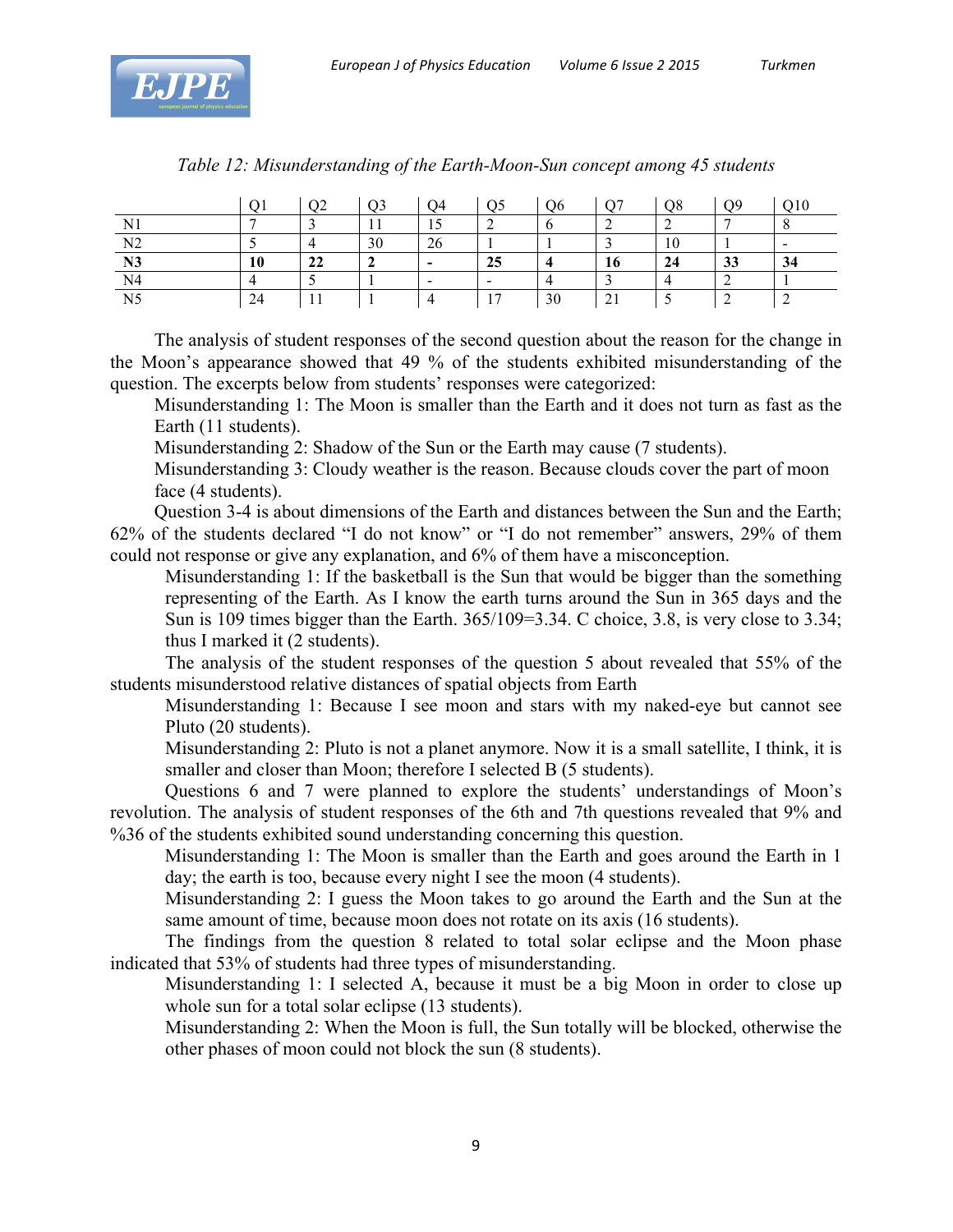

Misunderstanding 3: When the Moon is full, the sky is lightened and we see our way clearly. Therefore, we could not need the sun light. At that time there can be a total solar eclipse (3 students).

The analysis of student responses of the question 9 about seeing the same side of the Moon showed that 73% of the students had three types of misconceptions.

Misunderstanding 1: The Moon does not rotate on its axis. And we looked at the Moon always same location. Maybe if we had opportunity to observe from different city, we could see other side of Moon (23 students).

Misunderstanding 2: The Moon rotates on its axis once a day; we see always same side of it. Besides all face of moon are same (7 students).

Misunderstanding 3: The Moon does not rotate on its axis. We cannot see other side of moon in daytime, because of daylight. But only we can see it night (3 students).

The findings from the question 10 about longest day in Australia indicated that 75% of them had misconceptions

Misunderstanding 1: The answer is June for me because the longest day is 21 June in Turkey (24 students).

Misunderstanding 1: Australia is so far away and I had heard the summer daytime is very long from Animal Planet TV and Discovery channel (10 students).

## **Interview with Teachers**

Teachers could not define clearly the first question *what misconception is*.

- "misconception is wrong knowledge" (50%),
- "not understand science concept,  $(16,6\%)$ ,
- "for lazy students problem, if you do not study, you do not learn"  $(16,6\%)$ ,
- "unknown knowledge" (16,6%).

Second interview question, *have you asked whether or not students have known something about the science subject*, was asked teachers, because; according to Trumpery (2001b) "the first step in reducing students' misconceptions is to ascertain students' ideas about astronomy concepts (193)." All of the teachers asserted that we asked questions and some images regarding science concept but these questions were only given to textbook. They did not say these questions are to ascertain students' ideas about astronomy concepts.

Third interview question, *have you made any experiment or activities, such as informal activities, field trips etc..., regarding science concept, if you have made, what are they*?, was asked them, and all teachers said "yes we did experiment and/or activity (100%). However, all the pictures and experiments, which are declared, were chosen from science and technology textbook. There were some complains about models. Seven teachers said "we have a manual (not electronic) Earth-Moon-Sun model but it is broken or not working; hence, we cannot use it." As a solution they preferred to make drama activity with a few students. Nobody mentioned to use other type of sources (animations, movies, other books or magazines) for their students. Moreover only two teachers said "I have got permissions from all students' parents to go the Observatory at the University or space camp".

Fourth interview question, *how you can make sure whether or not your students learned,* is about evaluating students' understandings.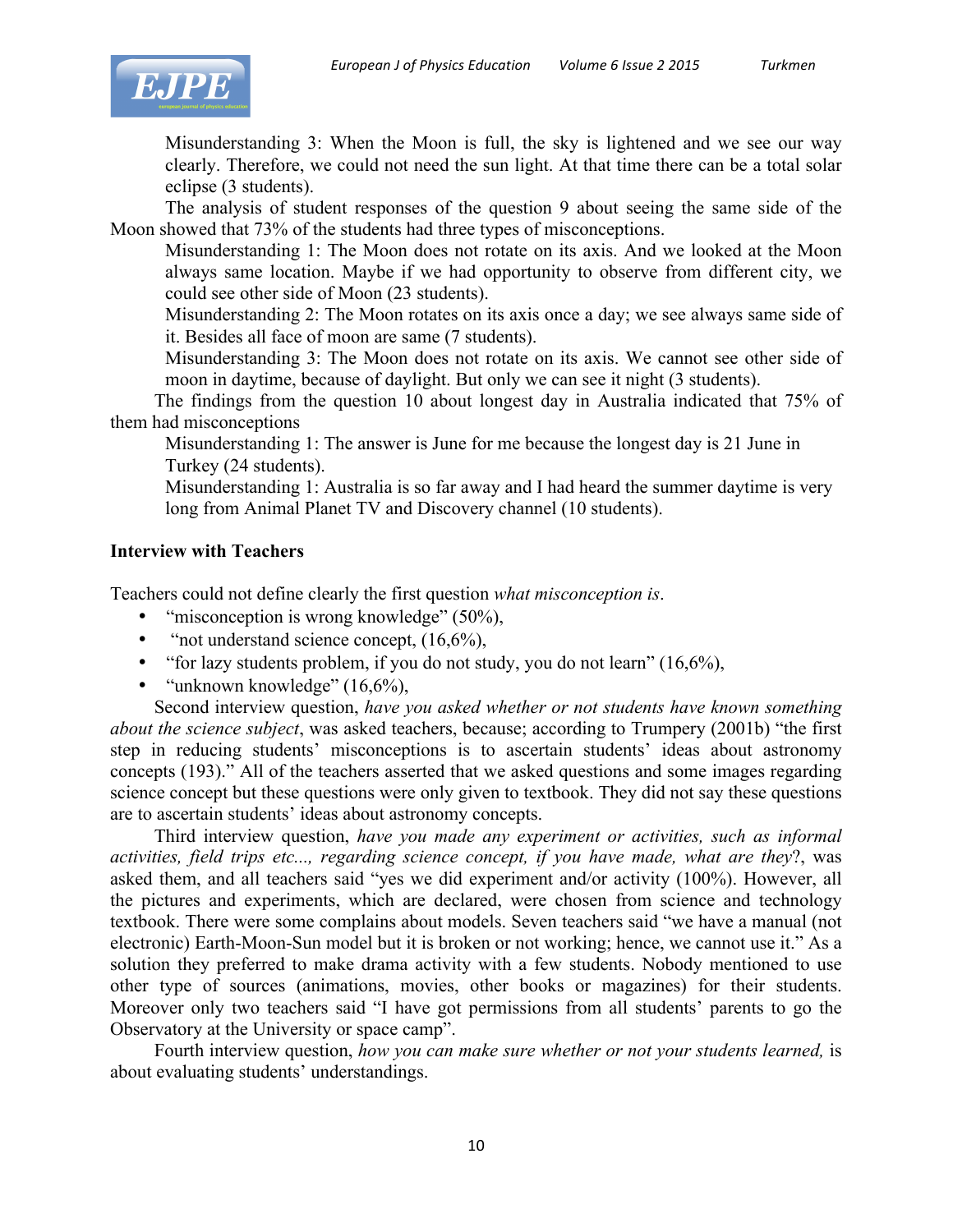

- we use alternative measurements methods, such as concept map questions, three-branched diagnostic tree question; semantic features analysis techniques, observation of students' performances, and traditional methods, such as multiple choice questions, open-ended questions (34%).
- Four teachers said we use only multiple questions for examination at end of the semester  $(66\%)$ .

Fifth interview question is *what do you think of your students' difficulty of learning about basic astronomy concepts*? The data showed that

- the first reason is related to materials and physical environment. The lack of materials, such as lab materials, models, and technological devices (83,3%) The inconvenient physical environment, such as small classrooms, lack of science labs and computer labs (66,4%) The inadequate libraries and astronomy centers, observatory…etc. (50%).One male teacher (working for 7 years) stated that "Although we have computers, we do not have enough and/or related software. When I found some animation or movies relating science topic, I have to face to show it to my students". Another female teacher (working for 20 years) said that "I am in 20 years in this school. We could not make school principle to repair our broken the Earth-Moon-Sun models for 6 years. Materials are very important in this topic, to change abstract knowledge to solid knowledge".
- The second reason was related to Piaget mental functioning theory. 73% of them mentioned about *the* Piaget's mental function theory, elementary students are generally in concrete operational mental stages and they can understand if they apply to actual objects or events, and not abstract tasks or concepts. Teachers declared insistently they had to use educational materials, because students had not enough opportunity for direct experience.
- The third reason was related to students' performance. They were not satisfied with students' performance in the classroom. Some of them believed students do not study enough (55%).
- The fourth reason was related to media (52%), including news, newspapers, magazines, and cartoon and science fiction movies. One female teacher (working for 7 years) said: cartoons are one of major source of misconception of astronomy. The cartoon makers generally have not thought nature and its rules. For example "The Adventures of Jimmy Neutron" cartoon. Jimmy is genius boy and makes many scientific inventions. In one episode, he and his friends found a green stone which is very valuable and important material for air-space engineering. He invented a new technological radar device and calculated how and where it came from. Then he and his friends jumped in the spaceship and went to unnamed planet without astronaut-suits and helmet. After landing the planet, they can talk and walk like in the Earth. These types of things damaged our students' minds and filled waste of knowledge up.
- The final reason was educational system problems. This reason was categorized
- Overcrowded classrooms (64%), Overloaded curriculum (73%). That was considered as an obstacle that did not encourage student-centered teaching approaches. One female teacher (working for 10 years) said: "We have to admit that we could not teach in the light of constructivist perspective for a deeper understanding of science subject." Inadequate teachers' skills (40%). Some of teachers admitted we do not know how to use technology and make a research in the Internet. One male teacher (working 14 years) said: I cannot make animation or find in the Internet. If I write any word related astronomy in Google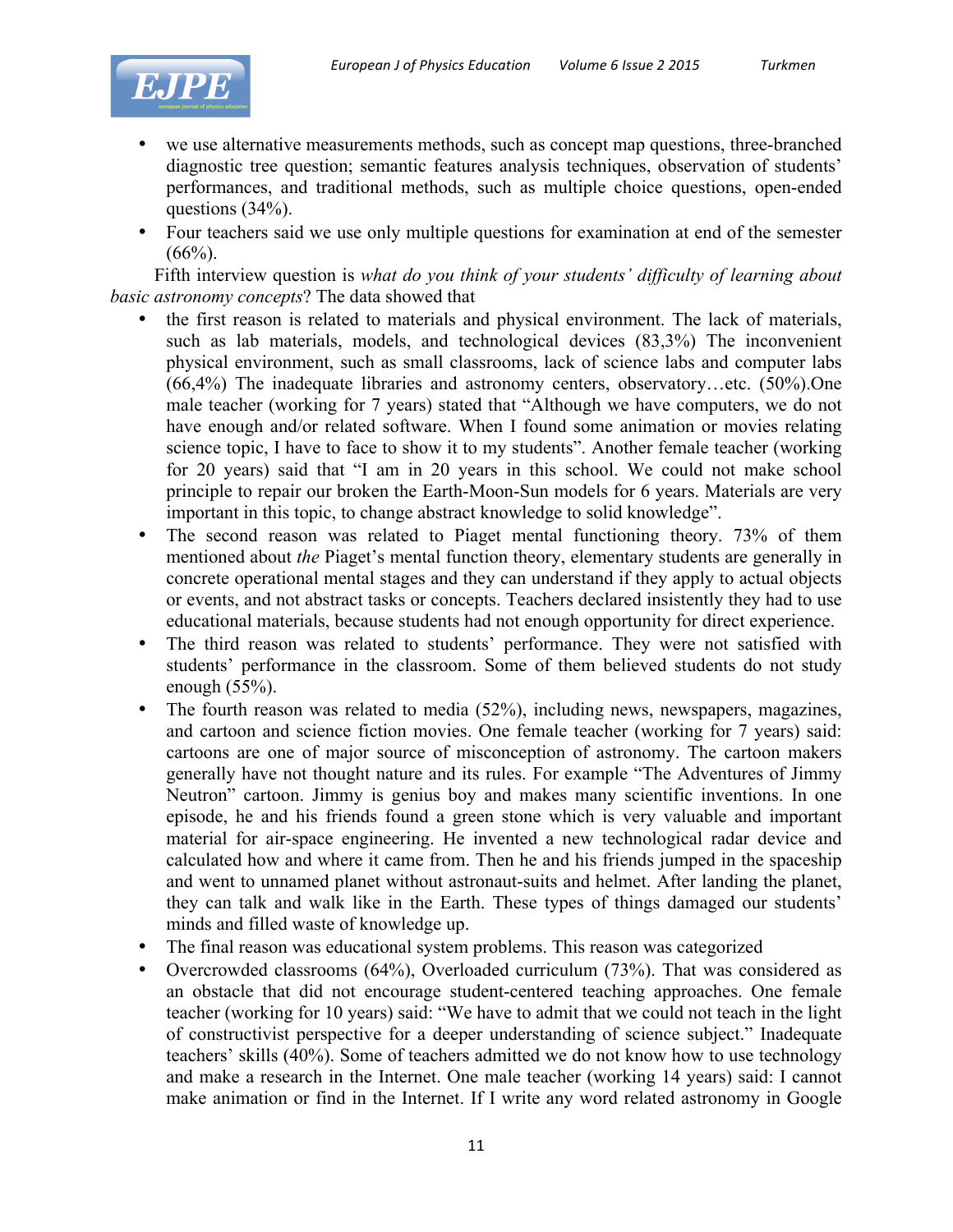

research engine, I could not find any Turkish animations. I do not know English. After that age I cannot learn English.

Final interview question is *how do you diminish students' misconceptions and what do you do?* Most of the teachers (82%) agreed that constructivist perspective is the solution but if we had enough time, materials and educational technology. Theoretically they know what to do but have problem with heavy curriculum to finish by the end of semester. There are many experiments and/or activities in our textbook but if we followed step by step our textbook, it is impossible to finish all topics. None of them respond clearly what they do in one lesson.

### **Conclusions**

The results of study showed that many 5th graders possess very limited ideas about the Earth Moon-Sun. Their misconceptions, such as Moon does not turn its own axis, Moon moves into the Sun's shadow, Moon only revolves around the Earth Moon only revolves around the Earth, it does not revolve around the Sun because the Moon cannot be seen in the day-light, are paralleling with literature. There some reasons why students encounter difficulty of understanding about the Earth-Moon-Sun concepts. Common reasons are one of reconciling out of school experiences, such as observing the rising and setting sun, seeing stars only at night, school experiences, such as misleading diagrams, ambiguous terminology and impropriate teaching methodology used by teacher.

Students have ideas and beliefs about the world before they receive formal instruction at school. These ideas and beliefs are synthesized into cognitive structures which reflect the organization of their understanding based upon personal experiences. Hence, learning is a social process of making sense of experiences in terms of what is already known. According to Ausubel (1968, 18) "the most important single factor influencing learning is what the learner already knows; ascertain this and teach him accordingly." Kikas (1998), Diakidoy and Kendeou (2001), Hayes et al. (2003) studies showed that if the students' pre-conceptions and prior knowledge were wrong, it is difficult to overcome in learning process in astronomy (Frede, 2008). From this perspective, knowledge cannot be transferred in a passive way. Stahly, Krockover, and Shepardson (1999, 160) stated that "when students experience the same situation and information, they each construct divergent conceptions owing to their varied prior experiences and existing knowledge". Turkish teachers do not ask what already students know about science concept or related concepts before teaching them. They have just followed textbook.

Moreover, they declared physical deficiencies, lack of materials and overcrowded classrooms, are the biggest problem. Even over half of teachers could not define misconception. One reason of misconceptions is mismatch between science concept and students' cognitive development levels. Especially for elementary students who are in the concrete operational level of Piaget cognitive stages could not understand the abstract knowledge of science until entering the formal stage, because, teachers could not switch knowledge from abstract to solid; therefore, many students could not understand the abstract science knowledge and misconceptions (Baser, 2006; Marek, 1986), because concrete concepts can be understood only through experiences; that is, teachers should provide experimental environment for students (Comins, 1993; Turkmen & Usta, 2007). For that reason, teachers need to have technological materials, which they do not have enough. Although this is a problem, they do not feel to search to get some free 3D modeling software, animations or movies from the internet. Even most of them do not take their students to field trips, such as observatory, space camp or give assessment to observe stars or moon at night. On the other hand, they blame their students not to study enough and science education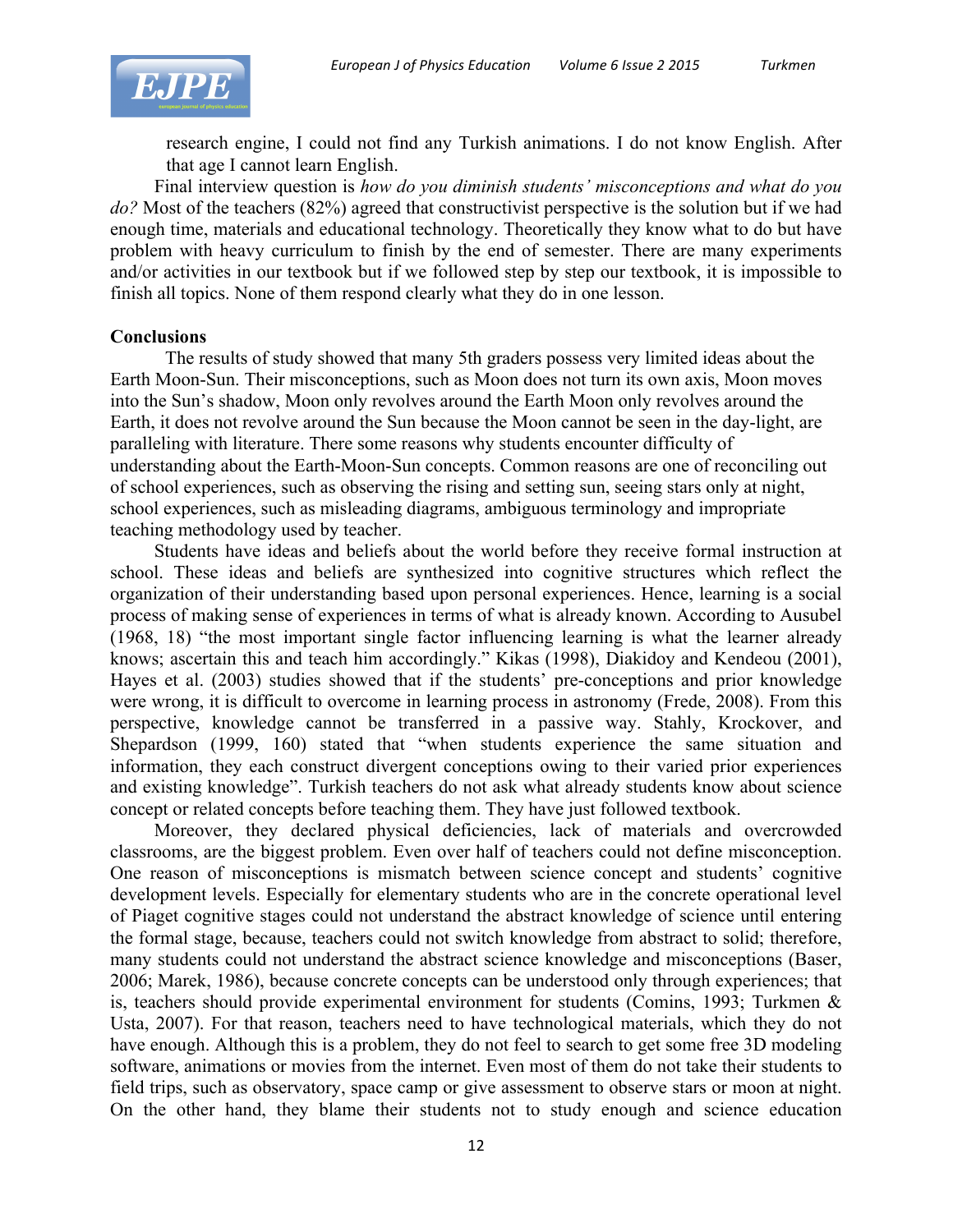

curriculum overloaded. Interestingly, although they know the cliché solution which is constructivist perspective to diminish or eradicate the misconception of basic astronomy, they could not respond whether or not how to apply constructivist perspective in their lessons. Most probably they have deficiency of teaching models of constructivism.

## **Recommendation**

According to literature and this study's results, teacher should start his/her lesson with openended question to invite students to share what their prior knowledge in order to determine specific misconceptions held by students about science subject, then design inquiry lesson plan which is the most effective approach helping to reduce misconceptions and liked by students. After that teacher can (1) design lesson with students' ideas, (2) provide an experiment or observable environment to explore the science concept, (3) lead students to make their own meaning out of the observations to explain the astronomy concept with guidance from the teacher, (4) students continue to expand the concept by conducting more activities and using additional resources for investigation, teacher make an assessment of the students' abilities and thinking habits in investigating science ideas, (5) finally they discuss the results, any questions they have, and what they learned from the activity. This type of learning perspective is to allow the students freedom to find the answers themselves and to get involved in their learning, and provides students with meaningful opportunities in which they can engage in scientific inquiry. In this perspective, teacher should integrate educational technology, such as 2D models, 3D visualization, animations, and movies (Abell, George, & Martini, 2002; Agan, & Sneider, 2003; Akerson, Flick, & Lederman, 2000; Barnett, & Moran, 2002; Dove 2000; Sharp et al.., 1999; Trumper, 2003; Vosniadou, 2003).

## **References**

- Abell, S., George, M., & Martini, M. (2002). The Moon investigation: Instructional Strategies for elementary science methods. *Journal of Science Teacher Education*, 13 (2), 85-100.
- Agan, L. (2004). Stellar ideas: Exploring students' understanding of stars. *Astronomy Education review*, 3 (1), 77-97.
- Agan, L. & Sneider, C. (2003). Learning about the Earth's shape and gravity: A guide for teachers and curriculum developers. *Astronomy Education Review*, 2 (2), 90-117.
- Akerson, V.L., Flick, L.B., & Lederman, N.G. (2000). The influence of young children's ideas in science on teaching practice. Journal of Research in Science Teaching, 37, 363-385.
- American Heritage Dictionary (2011). The English Language, Fifth Edition. Houghton Mifflin Harcourt Publishing Company.
- Arnold, P., Sarge, A., & Worrall, L. (1995). Children's knowledge of the Earth's shape and its gravitational field. *International Journal of Science Education*, 17(5), 635-641.
- Ault, C.R. (1984). Intelligently Wrong: Some Comments On Children's Misconceptions. *Science and Children*, 21, 22-24.
- Ausubel, D.P. (1968). *Educational Psychology: A cognitive view*. New York. Holt, Rinehart & Winston.
- Baloglu Ugurlu, N. (2005). Ilköğretim 6. Sınıf Öğrencilerinin Dünya ve Evren Konusu Đle Đlgili Kavram Yanılgıları (Misconceptions of The Sixth Year Students of Primary Education on the Earth and the Universe). *GÜ, Gazi E*ğ*itim Fakültesi Dergisi, 25(1), 229-246.*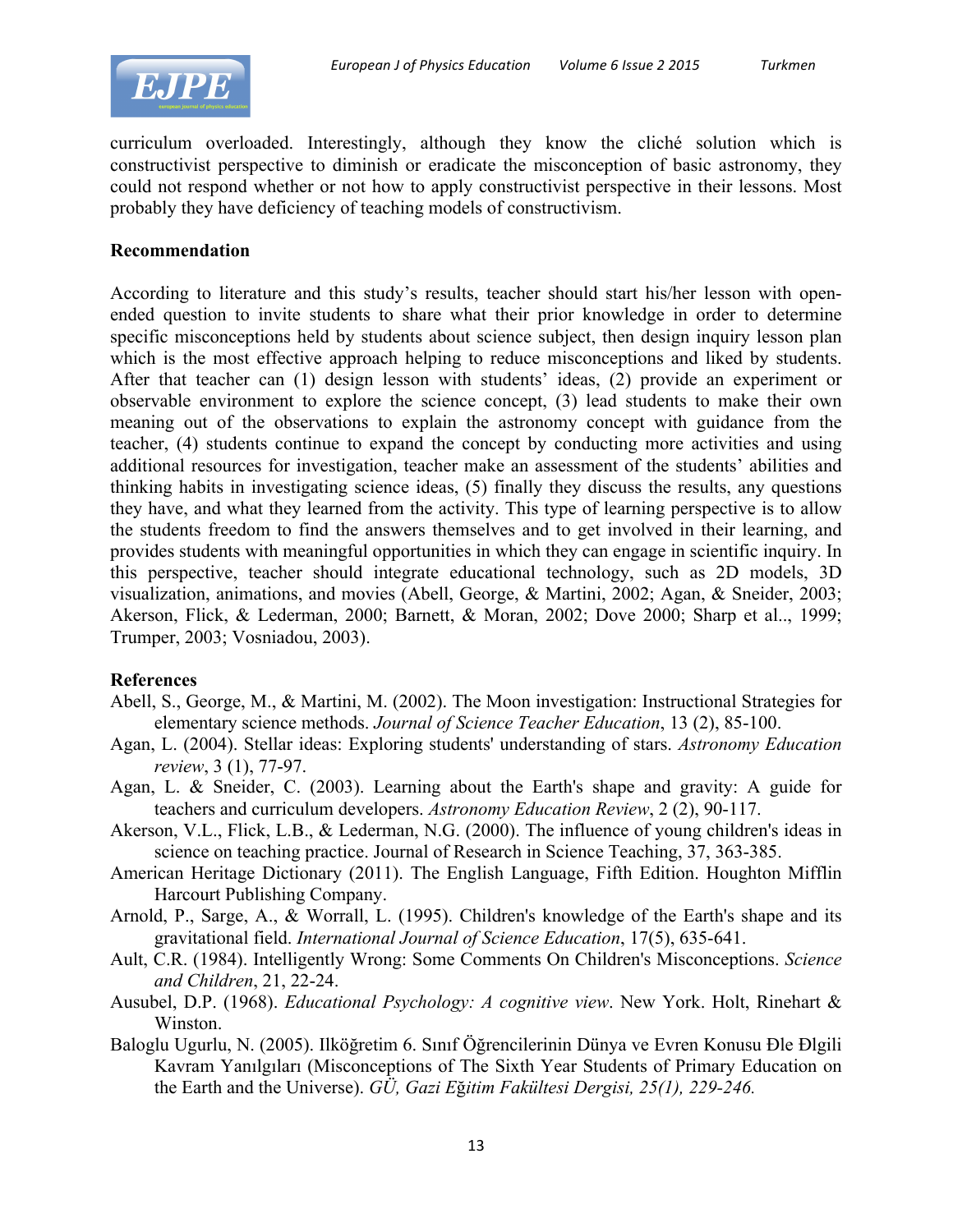

- Barnett, M. & Moran, J. (2002). Addressing children's alternative frameworks of the Moon's phases and eclipses. *International Journal of Science Education*, 24 (8), 859-879.
- Baser, M. (2006). Fostering Conceptual Change by Cognitive Conflict Based Instruction on Students' Understanding of Heat and Temperature Concepts. *Eurasia Journal of Mathematics, Science and Technology Education,* 2(2). Retrieved 12 may 2009 from http://www.ejmste.com.
- Baxter, J. (1989). Children Understanding of Familiar Astronomical Events. *International Journal of Science Education*, 11(5), 502-513.
- Baxter, J. H. (1991). A constructivist approach to astronomy in the National Curriculum. *Physics Education, 26,* 38–45.
- Bauman, J. J. (1970). An Inquiry Into the Feasibility of New Astronomy for the Intermediate Grades, M.S. thesis, Central Connecticut State College.
- Comins, N.F. (1993). Sources Of Misconceptions In Astronomy. In J. Novak (ed.), Proceedings of the third international conference on misconceptions and educational strategies in science and mathematics (distributed electronically). Ithaca, NY: Cornell University.
- Dai, M.F., & Capie, W. (1990). *Misconceptions About The Moon Held By Preservice Teachers In Taiwan*. Paper presented at the National Association for Research in Science Teaching annual meeting, Atlanta, GA. (ERIC Document Reproduction Services ED 325- 327).
- Diakidoy, I.A., Vosniadou, S., & Hawks, J.D. (1997). Conceptual change in astronomy: Models of the Earth and of the day-night cycle in American-Indian children. *European Journal of Psychology Education*, 12 (2), 159-184.
- Dove, J. (2000). Does The Man In The Moon Ever Sleep? An Analysis Of Student Answers About Simple Astronomical Events. *International Journal of Science Education*, 24(8), 823-834.
- Dunlop, J. (2000). How children observe the universe. *Publications of the Astronomical Society of Australia*, 17, 194-206.
- Ekiz, D. & Akbas, Y. (2005). Ilköğretim 6. Sınıf Öğrencilerinin Astronomi ile ilgili Kavramları Anlama Düzeyi Ve Kavram Yanılgıları (Primary school 6th Grade Students' understanding Level of Conceptions related to Astronomy and Misconceptions), 165, Retrieved March 22, 2009, from http://yayim.meb.gov.tr/dergiler/165/ekiz.htm
- Frede, V. (2008) Teaching astronomy for pre-service elementary teachers: A comparison of methods. *Advances in Space Research*, 42, 1819–1830.
- Galili, I., Weizman, A., & Cohen, A. (2004). The sky as a topic in science education. *Science Education*, 88, 574-593.
- Haidar A.H. & Abraham M.R.A. (1991). Comparison Of Applied And Theoretical Knowledge Of Concepts Based On The Particulate Nature Of Matter. *Journal of Research in Science Teaching*, 28(10), 919–938.
- Jarman, R., & McAleese, L. (1996). Physics for the star-gazer: Pupils' attitudes to astronomy in the Northern Ireland Science Curriculum. *Physics Education, 31,* 223–226.
- Jones, B., Lynch, P., & Reesink, C. (1987). Children Conception of the Earth, Sun And Moon. *International Journal of Science Education,* 9(1), 43-53.
- Kallery, M. (2011).Astronomical Concepts and Events Awareness for Young Children. *International Journal of Science Education*, *33( 3), 341–369*
- Kavanagh, C., Agan, L., and Sneider, C. (2005). Learning about phases of the Moon and eclipses: A guide for teachers and curriculum developers. *Astronomy Education Review*, 4 (1), 19- 52.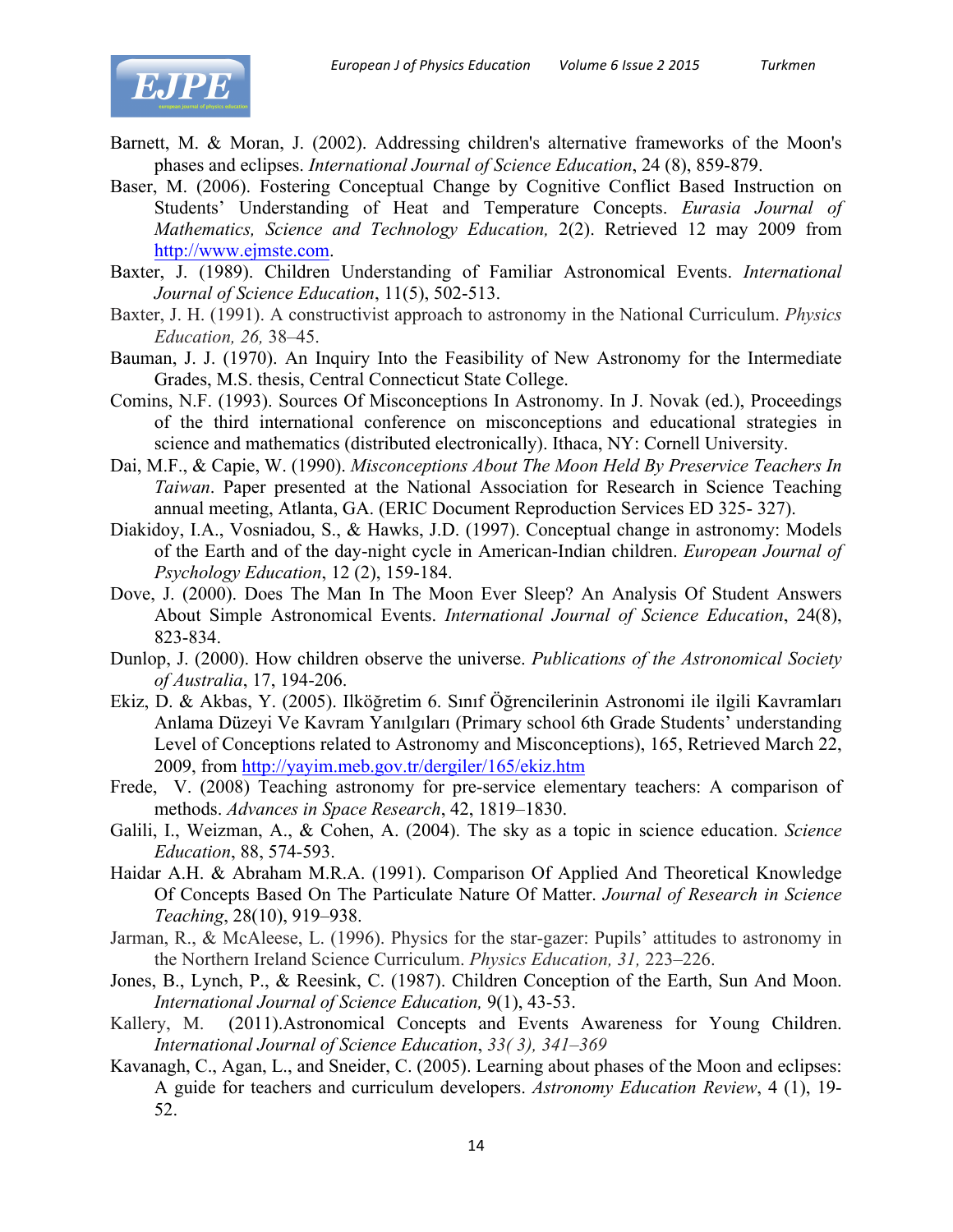

- Klein, C. (1982). Children's Conception of the Earth, And the Sun: A Cross Cultural Study. *Science Education,* 65(11), 95-107.
- Klopfer, L. E.(1969). Effectiveness and Effects of ESSP Astronomy Materials. An Illustrative Study of Evaluation in a Curriculum Development Project. *Journal of Research in Science Teaching*, 6(1), 64-75.
- Lee, M. H. & Hanuscin, D. L. (2008). A Misunderstanding of Astronomical Proportions? *Science and Children,* 46(1), 60-61
- Lelliott, A. & Rollnick, M. *(2009).* Big Ideas: A review of astronomy education research 1974– 2008. *International Journal of Science Education,* 1–29.
- Marek, E.A. (1986). Understanding and Misunderstandings Of Biology Concepts. *The American Biology Teacher*, 48(1), 37-40.
- Nussbaum, J. (1979). Childrens Conception of the Earth as a Cosmic Body: A Cross Age Study, *Science Education*, 63, 83.
- Nussbaum, J., & Novak, J. (1976). An Assessment of Childrens Concepts of the Earth Utilizing Structured Interviews, *Science Education*, 60, 535.
- Osborne, R., & Freyberg, P. (1985). *Learning in science: The implications of children's science.*  Auckland, New Zealand: Heinemann.
- Piaget, J. (1929). The child's conception of the world. London: Routledge and Kegan Paul.
- Schoon, K. (1992). Students' Alternative Conceptions Of Earth And Space. *Journal of Geological Education*, 40, 209-214.
- Sharp, J.G., Bowker, R., Mooney, C., Grace, M., & Jeans, R. (1999). Teaching and learning astronomy in primary schools. *School Science Review*, 80 (292), 75-86.
- Sharp, J. G., Bowker, R., & Merrick, J. (1997). Primary astronomy: Conceptual change and learning in three
- $10 11$  year olds. Research in Education,  $57$ (May),  $67 83$ .
- Sharp, J.G,, & Kubris, P. (2006). Children's Ideas About the Solar System and the Chaos in Learning Science. *Science Education*, 90:124– 147,
- Shrigley, R. L.(1971). Handmade Equipment in Elementary School Science, *Science Education*, 55(3), 361-369.
- Shrigley, R. L.(1972). Sex Difference and Its Implications on Attitude and Achievement in Elementary School Science, School Science and Mathematics, 72(9), 789-793.Skam, K. (1994). Determining misconceptions about astronomy. *Australian Science Teachers Journal*, 40 (3), 63-67.
- Skamp, K. (1994). Determining misconceptions about astronomy. *Australian Science Teachers Journal*, 40(3), 63-7
- Sneider, C., & Ohadi, M. (1998). Unraveling Students' Misconceptions about The Earth's Shape And Gravity. *Science Education*, 82(2), 265-284.
- Stahly, L.L, Krockover, G.H., & Shepardson, D.P. (1999). Third Grade Students' Ideas about the Lunar Phases. *Journal Of Research In Science Teaching,* 36(2), 159–177.
- Taylor, I., Barker, M., & Jones, A. (2003). Promoting mental model building in astronomy education. *International Journal of Science Education*, 25, 1205-1225.
- The American Heritage Dictionary of the English Language, (2000). Fourth Edition, Boston: Houghton Mifflin Company.
- Trumper R. (2000). University Students' Conceptions of Basic Astronomy Concepts. *Physics Education*, 35(1), 9-15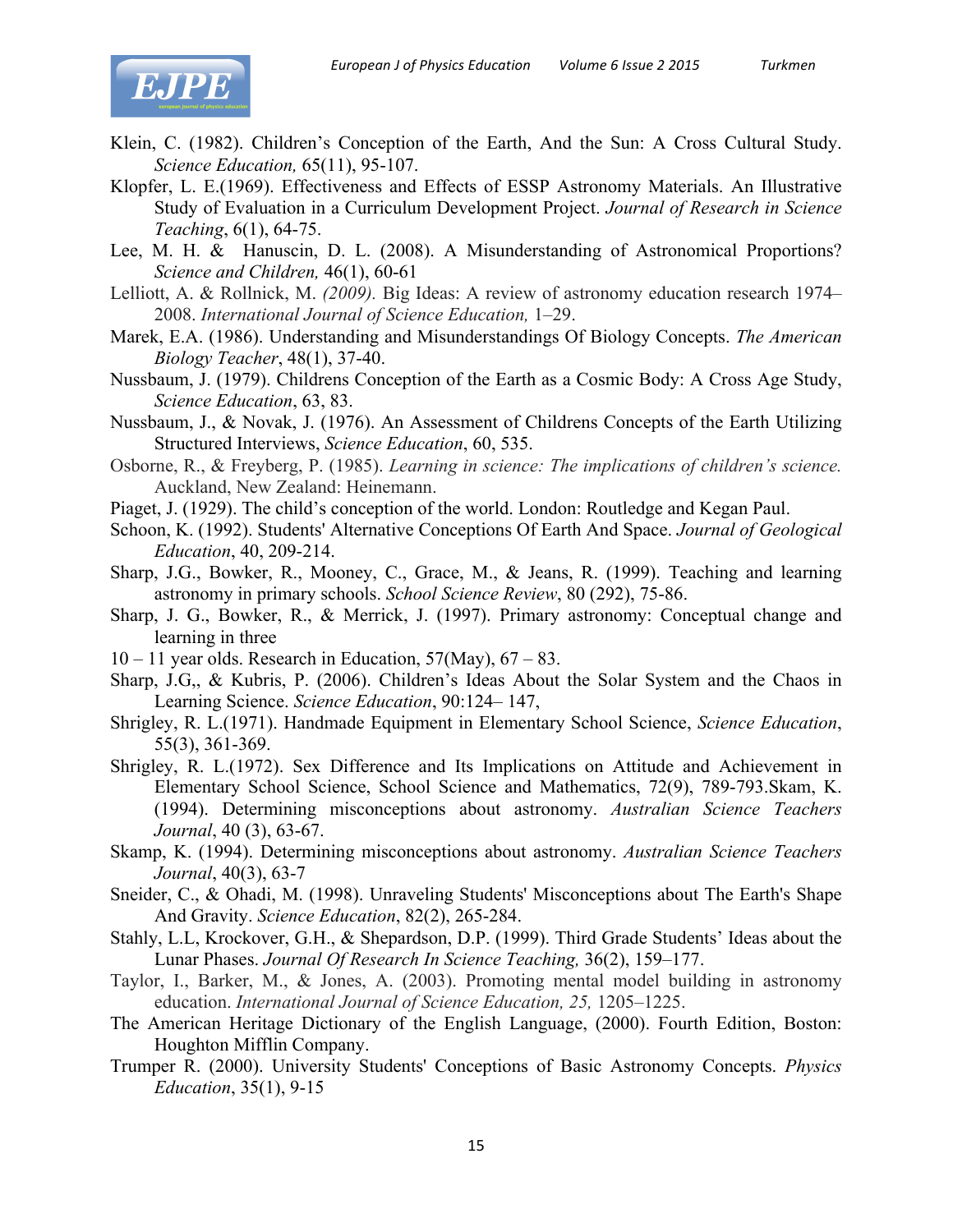

- Trumper R. (2001a). A Cross-Age Study of Junior High School Students' Conceptions Of Basic Astronomy Concepts. *International Journal of Science Education*, 23(11), 1111-1123.
- Trumper R. (2001b). A Cross-College Age Study of Science and Non-science Students' Conceptions of Basic Astronomy Concepts in Pre-service Training for High-School Teachers. *Journal of Science Education and Technology, 10(2), 189-195.*
- Trumper, R. (2003).The need for change in elementary school teacher training: A cross-college age study of future teachers' conceptions of basic astronomy concepts. *Teaching and Teacher Education*, 19 (3), 309-323.
- Trundle, K.C., Atwood, R.K., & Christopher, J. E. (2007). Fourth-grade Elementary Students' Conceptions of Standards-based Lunar Concepts. *International Journal of Science Education*, *29(5), 595–616*
- Trundle, K.C., Troland, T.H., & Pritchard, T.G. (2008). Representations of The Moon In Children's Literature: An Analysis Of Written And Visual Text. *Journal of Elementary Science Education*, 20 (1), 17-28
- Turkmen, H, & Usta, E. (2007). The Role Of Learning Cycle Approach Overcoming Misconceptions In Science, *Kastamonu E*ğ*itim Dergisi, 15(2), 491-500.*
- Venville, G. J., Louisell, R. D., & Wilhelm, J. A. (2012). Young children's knowledge about the moon: a complex dynamic system. *Research Science Education, 42,* 729-752.
- Vosniadou, S., & Brewer, W.F. (1994). Mental models of day-night cycle. *Cognitive Science*, 18 (1), 123-183.
- Vosniadou, S., Skopeliti, I. & Ikospentaki K**.** (2004). Modes of Knowing and Ways of Reasoning in Elementary Astronomy. *Cognitive Development*, 19, pp. 203-222
- Wall, C.A. (1973). A Review of Research Related to Astronomy Education. *School Science and Mathematics*, 8, 653-669.
- Yuckenberg, L. M. (1962). Children's Understanding of Certain Concepts of Astronomy in the First Grade, Science Education, 46(2), 148-150.